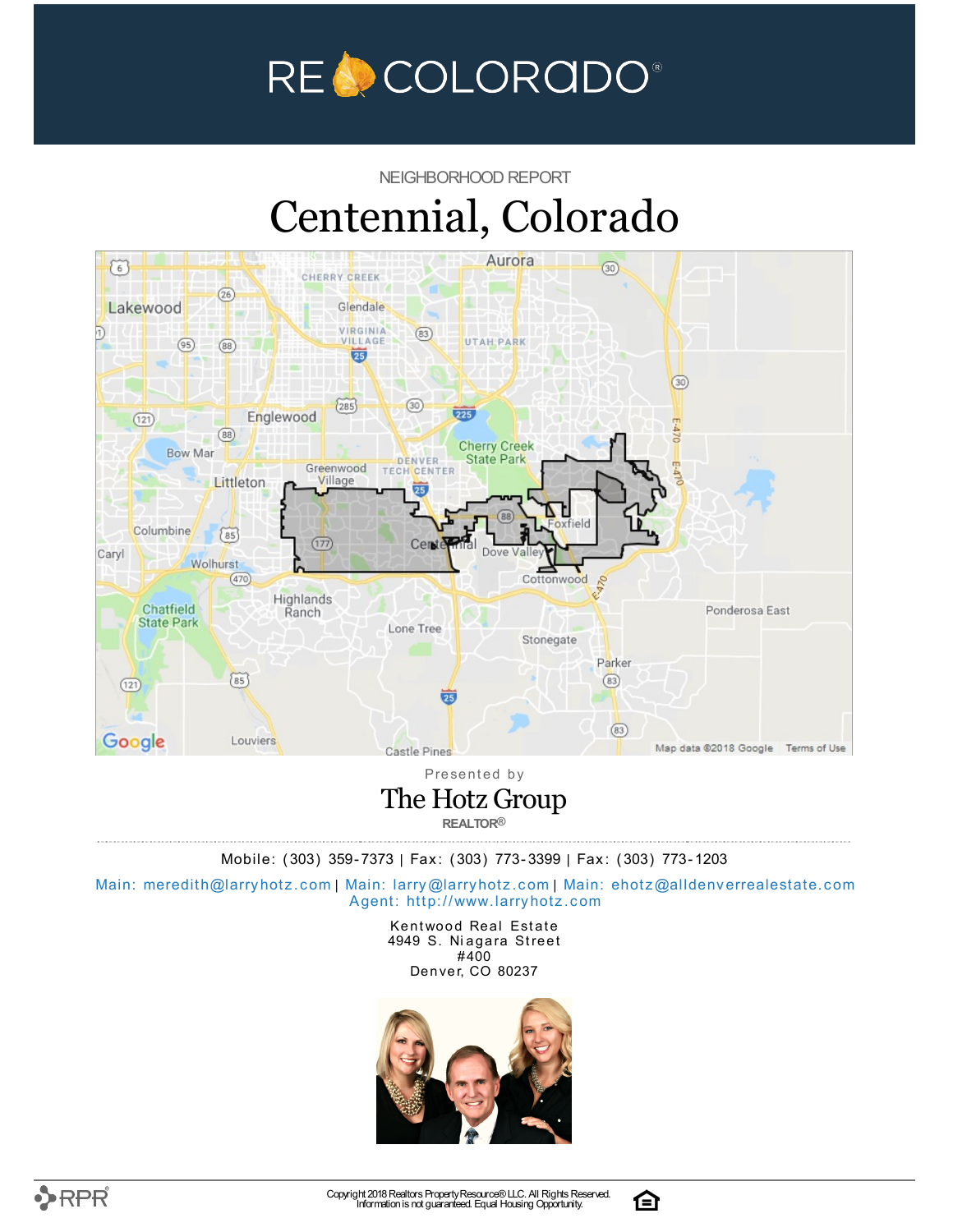

## Neighborhood: Housing Stats and Charts

|                                                         | Centennial<br>> /> City | <b>Arapahoe County</b> | Colorado | USA     |
|---------------------------------------------------------|-------------------------|------------------------|----------|---------|
| <b>Median Estimated Home Value</b>                      | \$470K                  | \$385K                 | \$382K   | \$230K  |
| <b>Estimated Home Value 12-Month Change</b>             | $+19.8%$                | $+7.8\%$               | +6.9%    | $-2\%$  |
| <b>Median List Price</b>                                | \$445K                  | \$380K                 | \$399K   | \$118K  |
| <b>List Price 1-Month Change</b>                        | $+1.1\%$                | $+1.3%$                | $+2.3%$  | $+2.6%$ |
| List Price 12-Month Change                              | $+4.7\%$                | +8.9%                  | $+8.1\%$ | $+7.8%$ |
| Median Home Age                                         | 36                      | 35                     | 39       | 45      |
| Own                                                     | 82%                     | 62%                    | 64%      | 64%     |
| Rent                                                    | 18%                     | 38%                    | 36%      | 36%     |
| \$ Value of All Buildings for which Permits Were Issued |                         | \$247M                 | \$2.61B  | \$102B  |
| % Change in Permits for All Buildings                   |                         | +45%                   | $+22%$   | $+2%$   |
| % Change in \$ Value for All Buildings                  |                         | $+21%$                 | $+26%$   | $+7%$   |

#### Median Sales Price vs. Sales Volume

Start your journey home

This chart compares the price trend and sales volume for homes in an area. Home prices typically follow sales volume, with a time lag, since sales activity is the driver behind price movements.

Data Source: Public records and listings data

Update Frequency: Monthly

Median Sales Price Public Records Median Sales Price Listings Sales Volume

Public Records Sales Volume

Listings



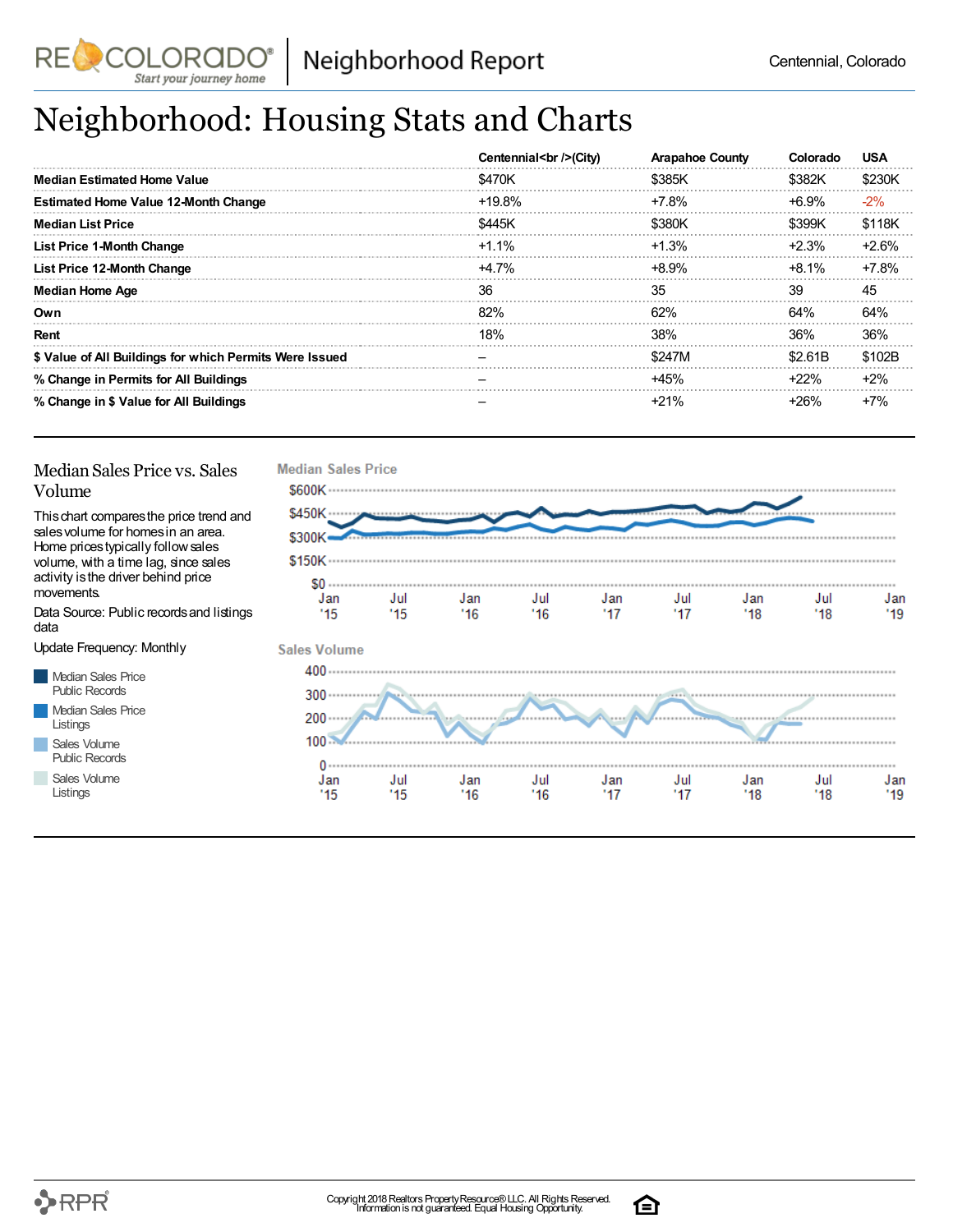

**Median List Price** 

 $>$  \$600K

\$550K - \$600K

151

50

#### Median Listing Price vs. Listing Volume

This chart compares the listing price and listing volume for homes in an area. Listing prices often follow listing volume, with a time lag, because supply can drive price movements.

Data Source: On- and off-market listings sources

Update Frequency: Monthly

**Median List Price** Listing Volume



#### Price Range of Homes Sold

This chart shows the distribution of homes reported sold in the past six months within different price ranges in the area of your search. The amount shown for the subject property is sold data where available, or the property's estimated value when sales data are unavailable (such as a non-disclosure state) or provided in range format.

Data Source: Public records and MLS data where licensed

Update Frequency: Monthly

Sales Count By Price Range

#### Price per Square Foot of Homes Sold

This chart shows the distribution of homes reported sold in the past six months at different prices per square foot (living area sourced from public records).

Data Source: Public records and MLS data where licensed

Update Frequency: Monthly





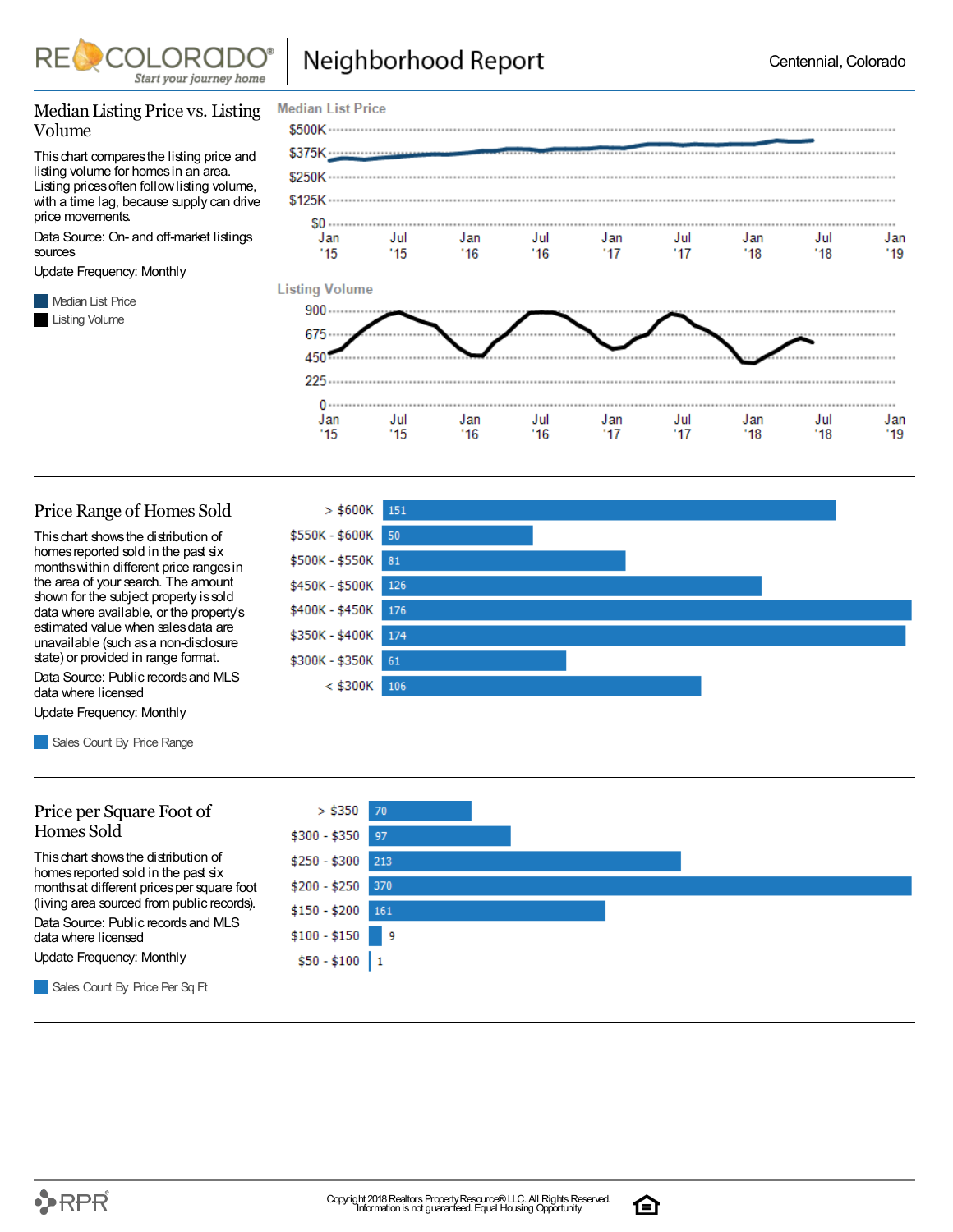

### Neighborhood Report



#### Age Range of Homes Sold



 $> 60$  $8$ 

#### Number of Bedrooms in Homes Sold

This chart shows the distribution of homes reported sold in the past six months, according to the number of bedrooms, in the area of your search.

Data Source: Public records data Update Frequency: Monthly

**Sales Count by Bedroom** 



ি

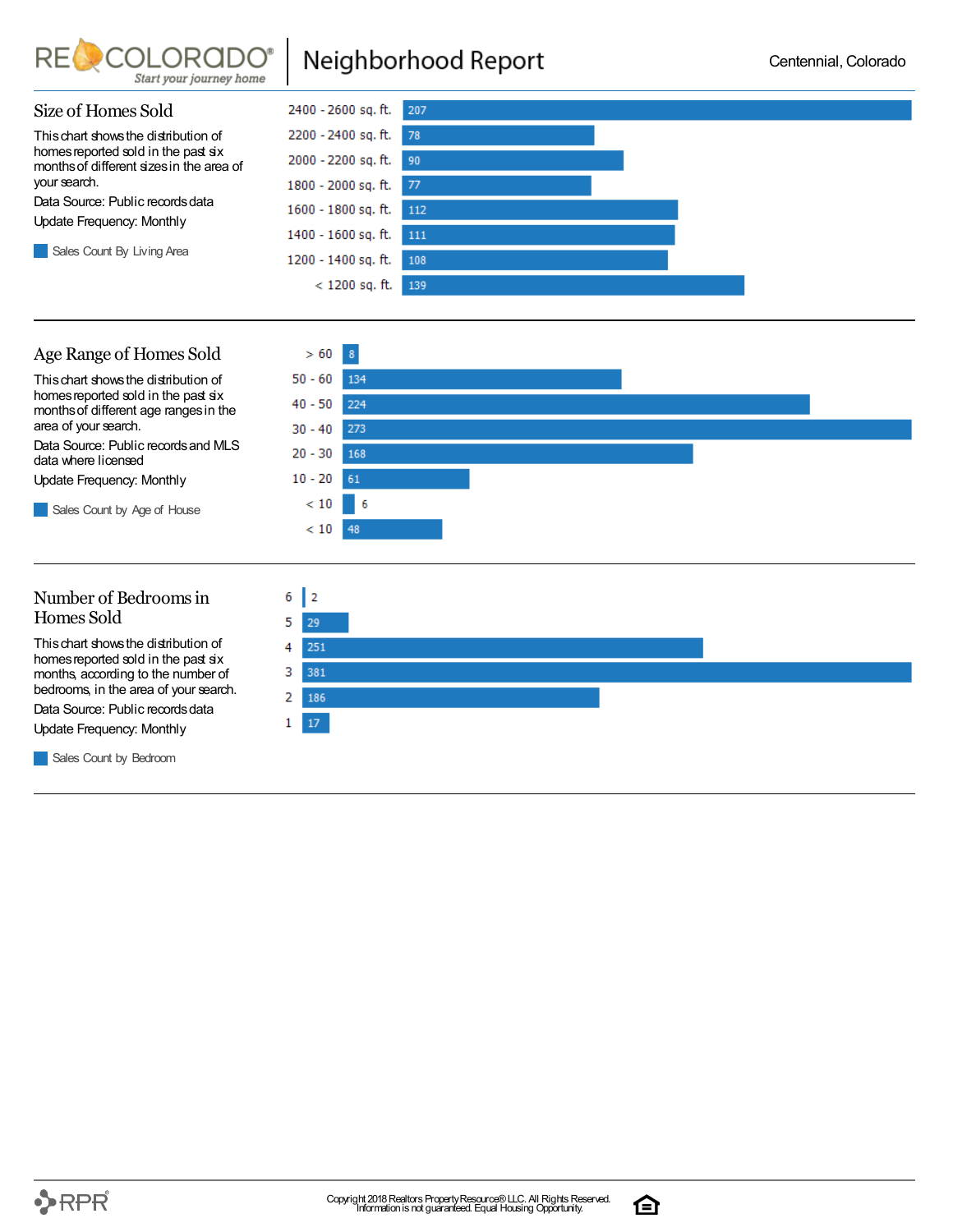

## Neighborhood: People Stats and Charts

|                                     | (CITV) | County   |                  | <b>USA</b> |
|-------------------------------------|--------|----------|------------------|------------|
|                                     | 108K   | 618K     | <sup>-</sup> 36M | 319M       |
| <b>Population Density per Sq Mi</b> | 3.76K  |          |                  |            |
| <b>Population Change since 2010</b> | -8%    | $+11.5%$ | $+11.2%$         | $+6.1%$    |
| <b>Median Age</b>                   |        |          | 36               | 38         |
| Male / Female Ratio                 | 50%    |          | 50%              | 49%        |

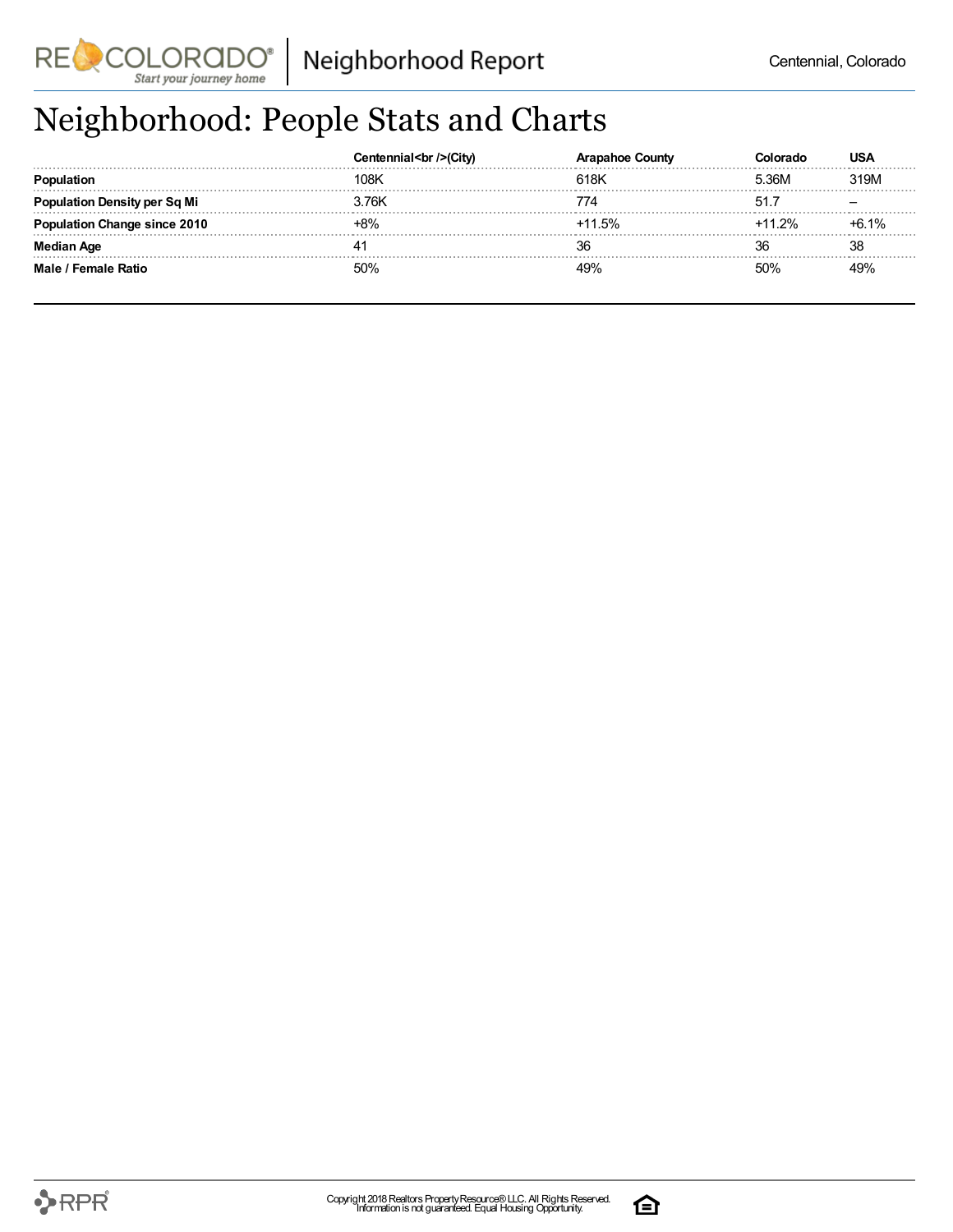

### Neighborhood Report



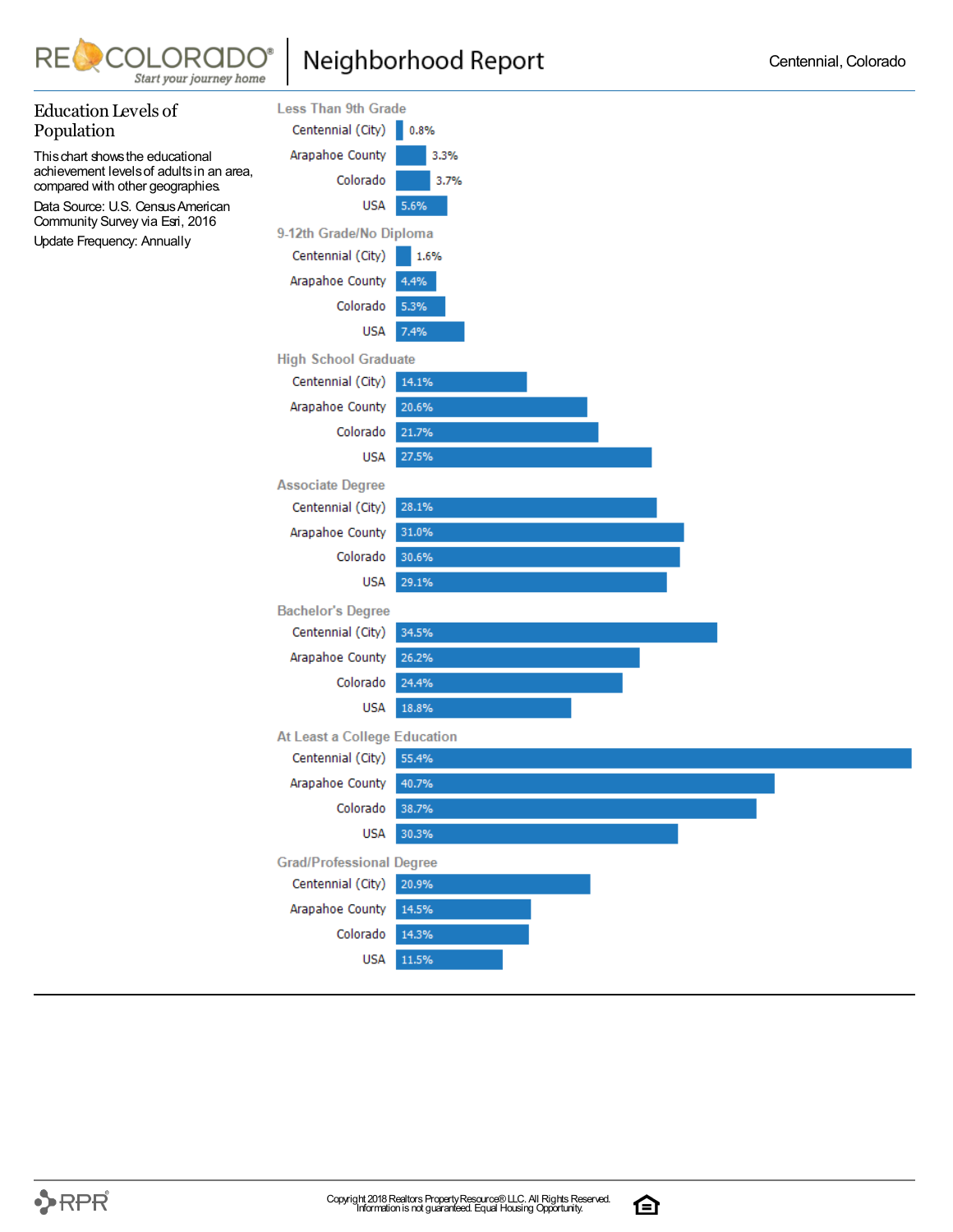

### Neighborhood Report



Data Source: USElectionAtlas.org Update Frequency: Quadrennially

合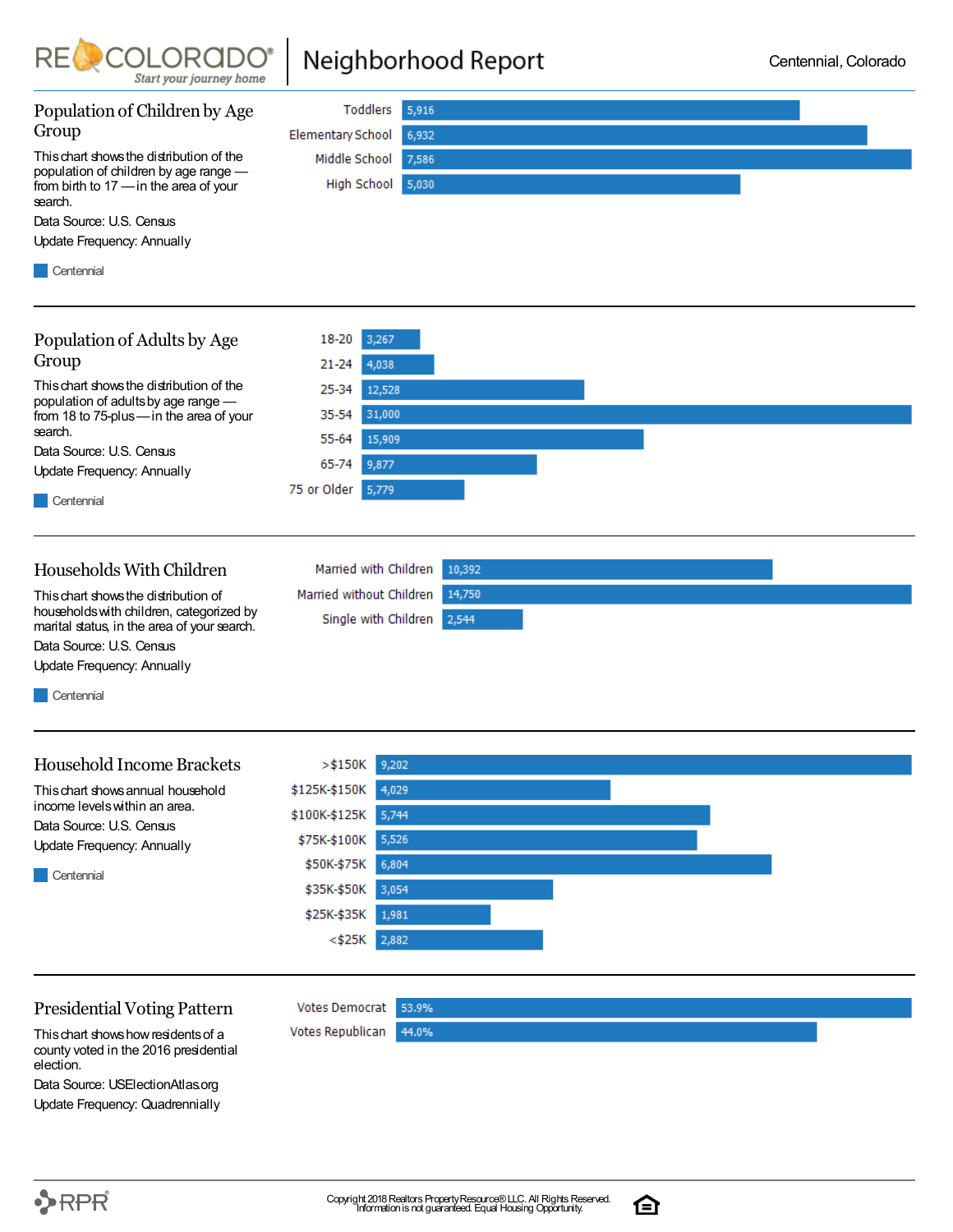## Neighborhood: Economic Stats and Charts

|                    | cen   | Junt∨  |       | JSA  |
|--------------------|-------|--------|-------|------|
| Income Per Capita  | : 44  | - 250. |       |      |
| hold Income        |       |        | 520   |      |
| кате               | 2.1%  | 2.4%   | 2.4%  | } 8% |
| nber               | .34K  | 8 53K  | 74.5K |      |
| Emp<br>nnei        | 63.1K | 353k   | ЗM    | 55M  |
| Labor Force Number | 64 AK | 361 k  |       |      |

#### Median Sales Price vs. Unemployment

**RE** 

This chart shows the relationship between employment and home prices in a metro area. Employment is a good measure of the strength of the local economy. Generally speaking, the better the job market, the more likely home prices are rising.

**COLORADC** Start your journey home

Data Source: Moody's Analytics: economy.com

Update Frequency: Monthly

**Median Sales Price** Unemployment



#### Unemployment Rate

This chart shows the unemployment trend in the area of your search. The unemployment rate is an important driver behind the housing market.

Data Source: Bureau of Labor Statistics Update Frequency: Monthly





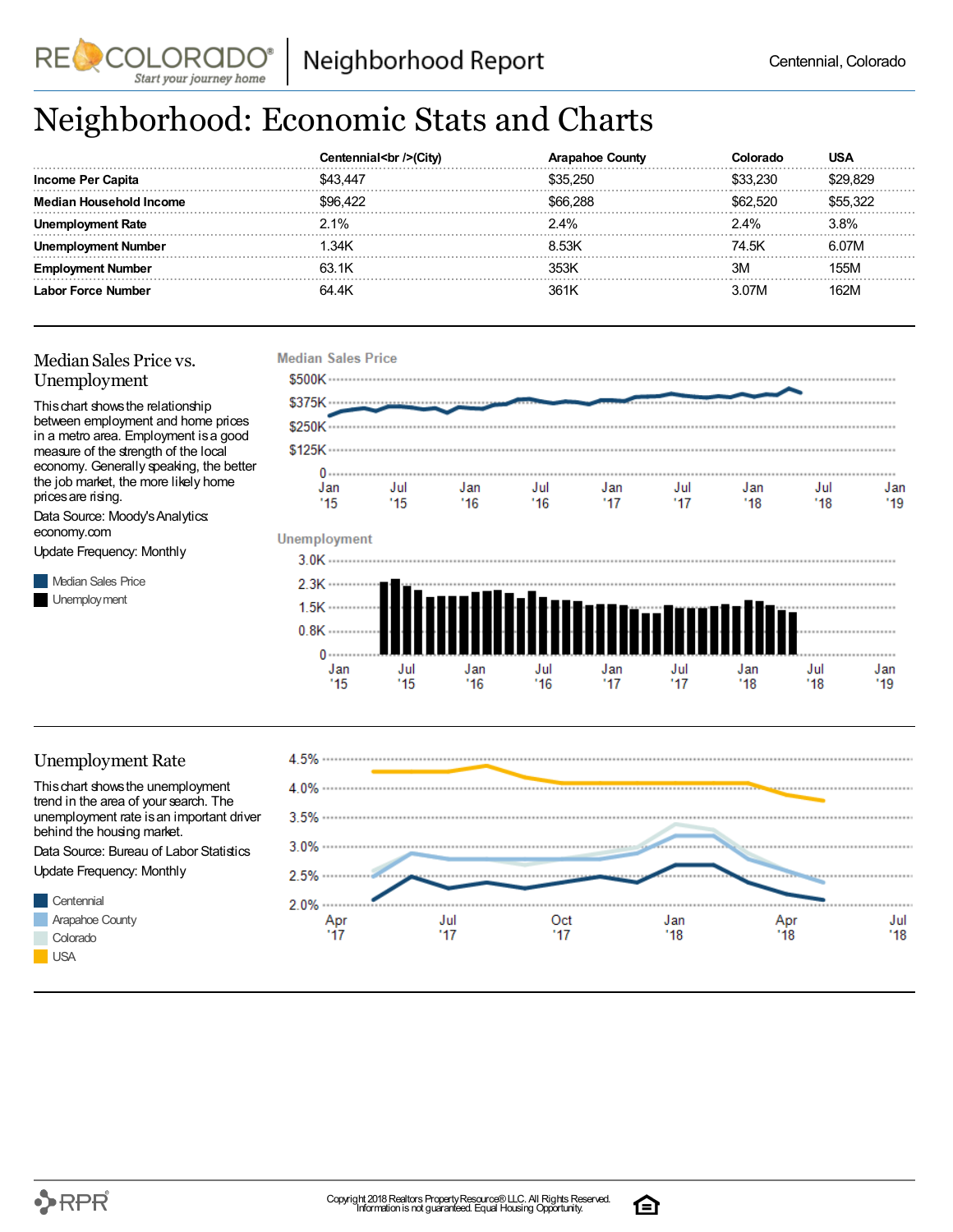

 $RE$ 

COLORAD(